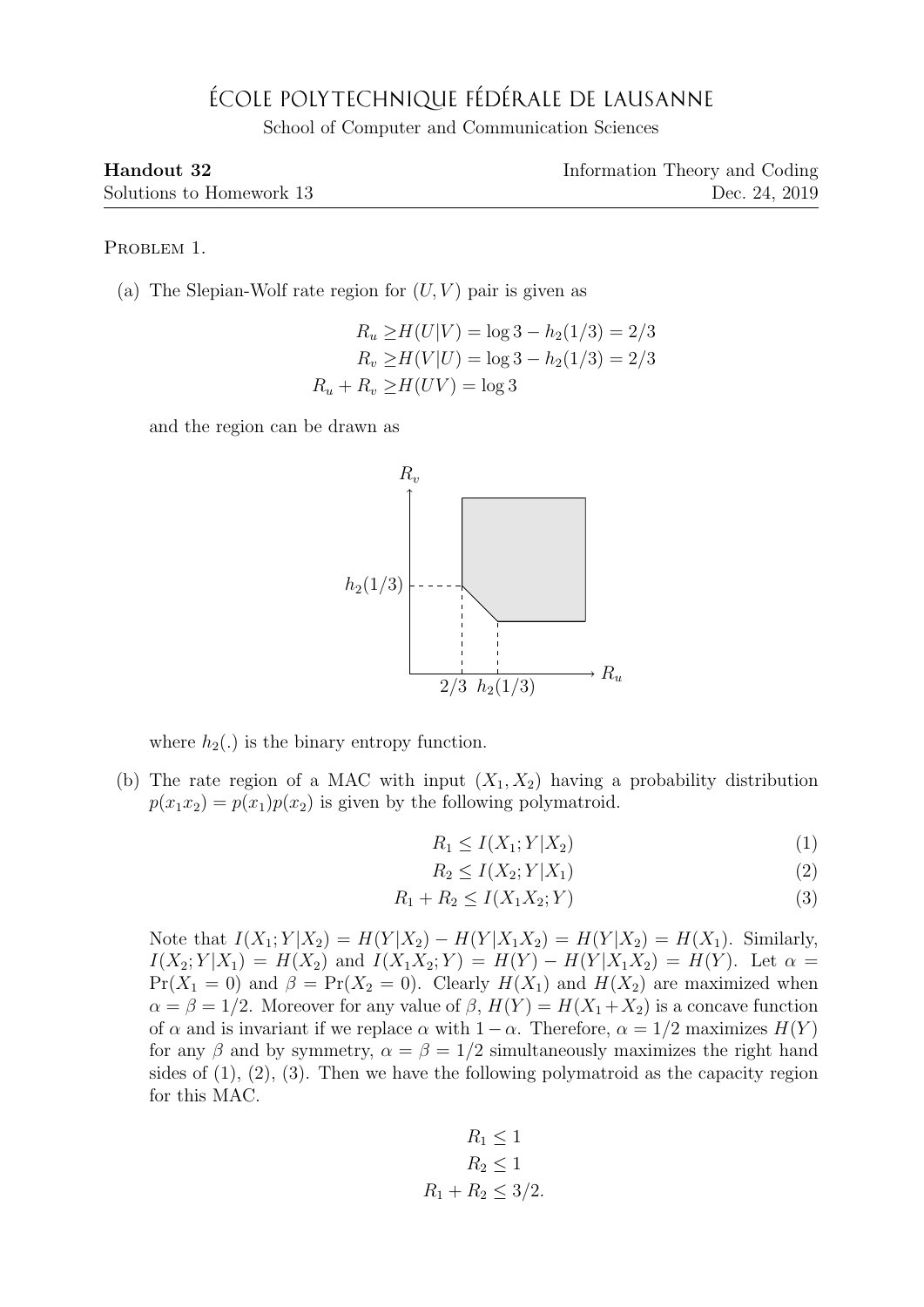

- (c) For this scheme to work, there must exist a  $(R_u, R_v)$  pair in the SW region such that  $L/N(R_u, R_v)$  belongs to the MAC region. As sum of rates is at least  $log(3)$  in the SW region but at most 3/2 in the MAC region,  $L/N$  can be at most  $\frac{3/2}{\log 3} \approx 0.946$ . Moreover, it can be seen that for  $L/N \leq \frac{3/2}{\log 3}$ , the scaled SW region does intersect the MAC region.
- (d) With the uncoded scheme, we have  $X_1 = U$  and  $X_2 = V$  and thus  $Y = U + V$ . Since U, V are binary and  $(U, V) = (0, 1)$  is not possible, the value of Y completely determines  $(U, V)$ . In this scheme  $L/N = 1/1 > 0.946$ . Note that in part (c), the maximum value of  $L/N$  was found as 0.946. This shows that uncoded schemes can be strictly more efficient in the multi-user settings than coded schemes – something we knew cannot happen in the single user case.

PROBLEM 2.

(a) Note that no matter how user 2 communicates, we can recover  $X_1$  exactly from Y. Let  $X_1 \sim \text{Bern}(\alpha)$ . Then  $X_1$  can communicate with a rate less than  $h_2(\alpha)$ . From the side of  $X_2$ , the channel is seen as

$$
Y = \begin{cases} X_2, & \text{w.p. } \alpha \\ 0, & \text{w.p. } 1 - \alpha \end{cases}
$$

which is essentially a BEC with erasure probability  $1 - \alpha$ . Therefore,  $X_2$  can communicate with a rate at most  $\alpha$  and the following region is obtained.

$$
\mathcal{R}(\alpha) = \{ (R_1, R_2) : R_1 \le h_2(\alpha), R_2 \le \alpha \}
$$

Note that the constraint for  $R_1 + R_2$  is automatically satisfied as  $I(X_1X_2; Y) =$  $H(Y) = \alpha + h_2(\alpha)$ . Then the capacity region R is the convex hull of the union of  $\mathcal{R}(\alpha)$ 's.

$$
\mathcal{R} = \text{conv}\left(\bigcup_{\alpha} \mathcal{R}(\alpha)\right).
$$

The region  $\mathcal R$  is depicted as follows.